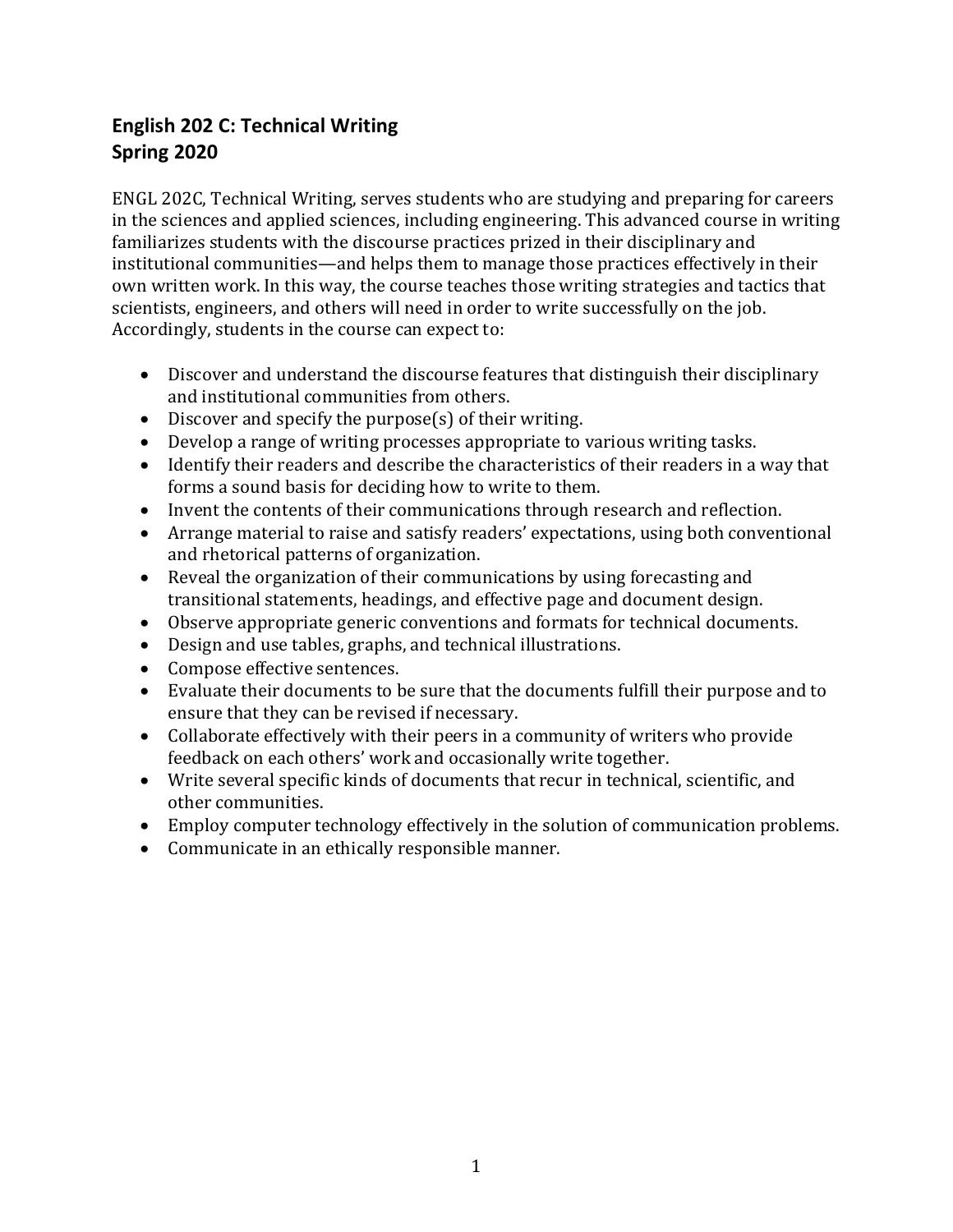#### **Required Texts**

*Technical Communication* by Mike Markel and Stuart A. Selber. Bedford/St. Martin's, 2018. 12th edition. E-book.

#### **Conferences**

See me when you have questions about an assignment, when you would like to try out some ideas before a document is due, or when you have questions about a comment. You should also see me to get help with particular writing problems, to resolve differences about grades, or to suggest ways to improve the course.

#### **Attendance**

You are expected to attend class every day and to have your work with you. Regular attendance is required because course instruction depends on your active participation. Two or three absences will probably not affect your performance too much (unless you miss a rough draft session—a major problem); but try to limit it to that. Indeed, why not attend every meeting? Excused absences are appropriate, of course, but beyond that, let me repeat English department policy: A student whose absences are excessive "may run the risk of receiving a lower grade or a failing grade," whether some of those absences are considered "excused" or not. If you miss class, it is your responsibility to get assignments, complete any work, and submit any due assignments.

It is particularly important for you to attend—and be prepared to participate in—in-class workshops on drafts of your documents. The more you have written before peer-review sessions, the more you will benefit from them. Although your drafts need not be "polished," in general they should be complete enough for you to receive substantial help from your peers. Under no circumstances will I accept a "final" version of a document unless I have seen rough drafts. In addition, you must hand in all assignments in order to pass the course.

#### **Assignments**

In this course, I will try to hold you to the professional standards that prevail in your field. For example, of the requirements listed below, your employer will take some completely for granted, such as promptness, neat appearance, and correct mechanics.

*Promptness.* In this course, as in the working world, you must turn in your work on time. All projects are due at the beginning of class on the dates indicated on the syllabus. Assignments turned in late will be penalized one letter grade for each day late unless you have made other arrangements with me in advance.

*Appearance.* All work should be neatly prepared on a computer, using margins and spacing and design techniques that are conventional for the genre. Whether it is a resume, memo, or report, your communication should exhibit complete and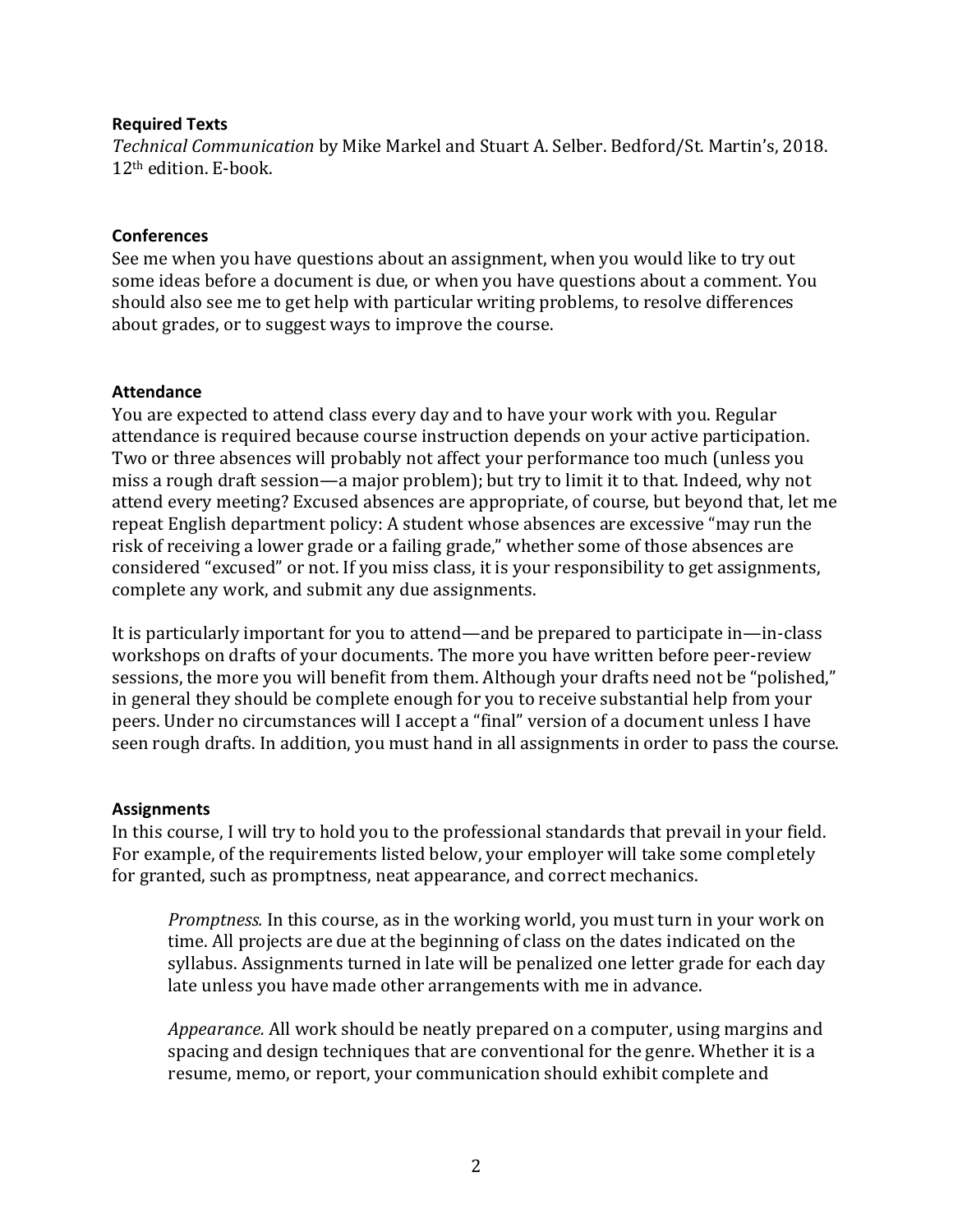appropriate format. All writing for the course should be printed clearly, including draft work, unless otherwise noted.

*Grammar, Spelling, Proofreading.* At work, even a single error in spelling, grammar, or proofreading can jeopardize the effectiveness of some communications. Grading will reflect the great seriousness with which these matters are frequently viewed in the working world. If you would like special assistance with any of these skills, I can recommend sources for extra help.

*Back-up Copies.* Always back-up your electronic files. And always prepare two legible copies of each major assignment. I will grade one copy and hand it back; the other copy will be for your own safe keeping and permanent records. Sometimes I will request a copy of one of your documents so that I can use it as a sample, to illustrate effective and problematic responses to assignments. Unless I completely obliterate any marks that might identify it as yours, I will never use your work in class without your permission.

*Revisions.* You will receive feedback on your writing at various stages of the writing process. You should try to apply the comments to improve not only the particular assignment you are working on at the time but also your strategies for writing in general.

#### **Expectations**

In addition to the requirements outlined above, you are expected to work until the class period has ended; to complete all reading assignments on time; to help your classmates learn by your responses to their writing; to choose projects that require significant research and analysis; to spend at least six hours per week out of class for writing and class preparation; and to be courteous and considerate.

#### **Grades**

When grading each of your assignments, I will ask one overriding question: "Does this document do its job successfully?" That is, would your communication have the intended effect on the reader you are addressing. I will, of course, recognize the difference between a competent performance (a "C") and good and excellent performances ("B" and "A"). A competent performance is one that stands a chance of succeeding; an excellent performance is one that seems assured not only of success but also of winning praise:

**A**: Superior. The work is of near professional quality. The document meets or exceeds all the objectives of the assignment. The content is mature, thorough, and well-suited for the audience; the style is clear, accurate, and forceful; the information is well-organized and designed so that it is accessible and attractive; the mechanics and grammar are correct.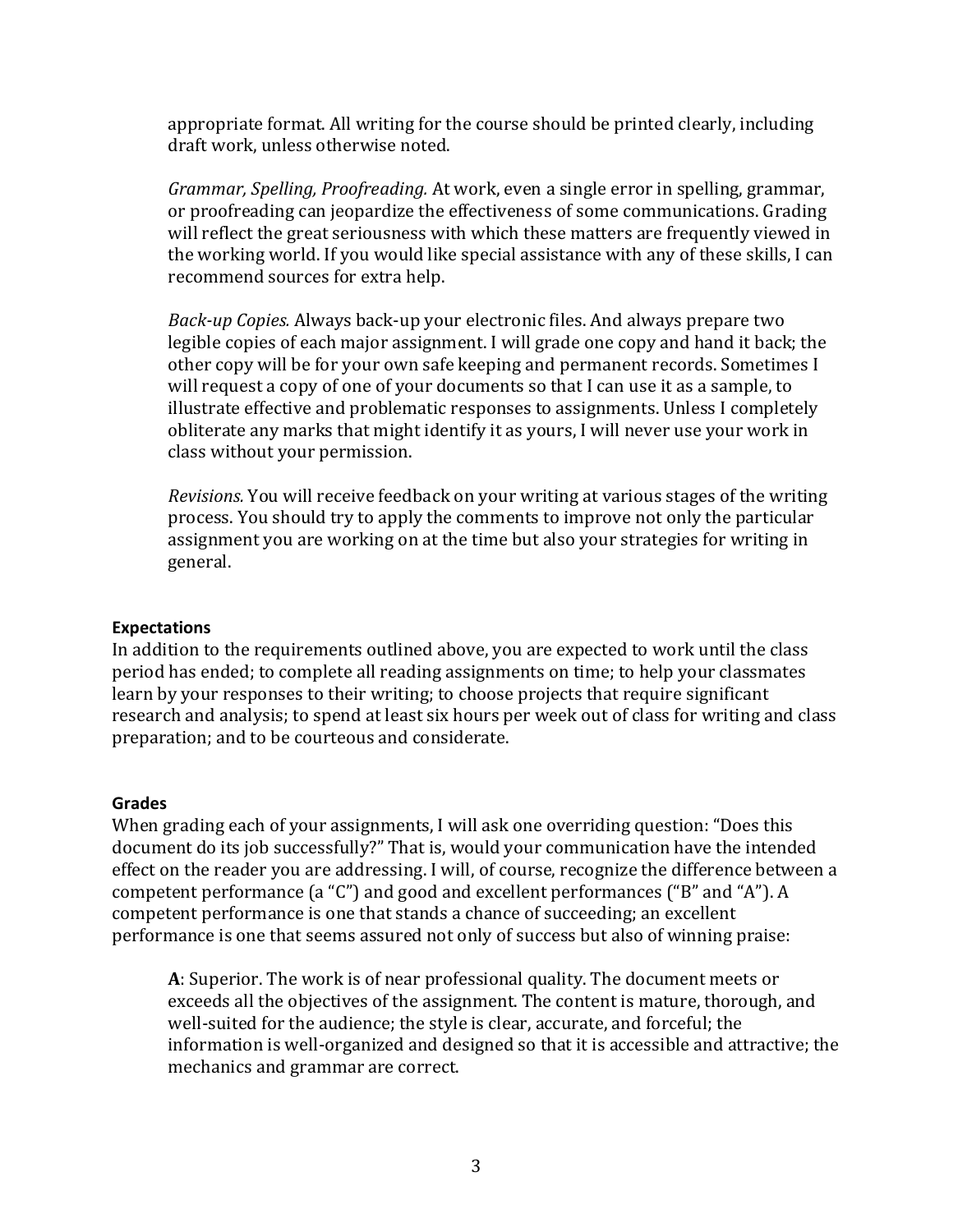**B**: Good. The document meets the objectives of the assignment, but it needs improvement in style, or it contains easily correctable errors in grammar, format, or content, or its content is superficial.

**C**: Competent. The document needs significant improvement in concept, details, development, organization, grammar, or format. It may be formally correct but superficial in content.

**D**. Marginally acceptable. The document meets some of the objectives but ignores others; the content is inadequately developed; or it contains numerous or major errors.

**F**: Unacceptable. The document does not have enough information, does something other than the assignment required, or it contains major errors or excessive errors.

Your final grade will be determined by the grades you receive on written and in-class assignments, according to the following weighting:

- Basic Rhetorical Analysis, 15%
- **Job Application Package, 15%**
- Technical Definition and Description, 15%
- Instruction Set, 15%
- E-Portfolio, 20%
- Reading Quizzes, 10%
- Class Participation, 10%

Instructions for each assignment will be explained in a detailed handout. Below are general descriptions.

# *Basic Rhetorical Analysis*

Technical communication is meant to be used and not just read. Good technical communication communicates information to an audience who will act on that information in a variety of ways: in making hiring decisions, in following technical procedures, in developing research plans, and more. In this assignment, you will evaluate the usability of a piece of technical communication—that is, you will analyze whether the document effectively communicates the necessary information to its audience and where it fails to do so. In this way, the assignment will introduce you to basic elements of technical communication.

# *Job Application Package*

The process of applying for a job is an extremely important scenario for technical communication. As a job applicant, you have a vested interest in communicating your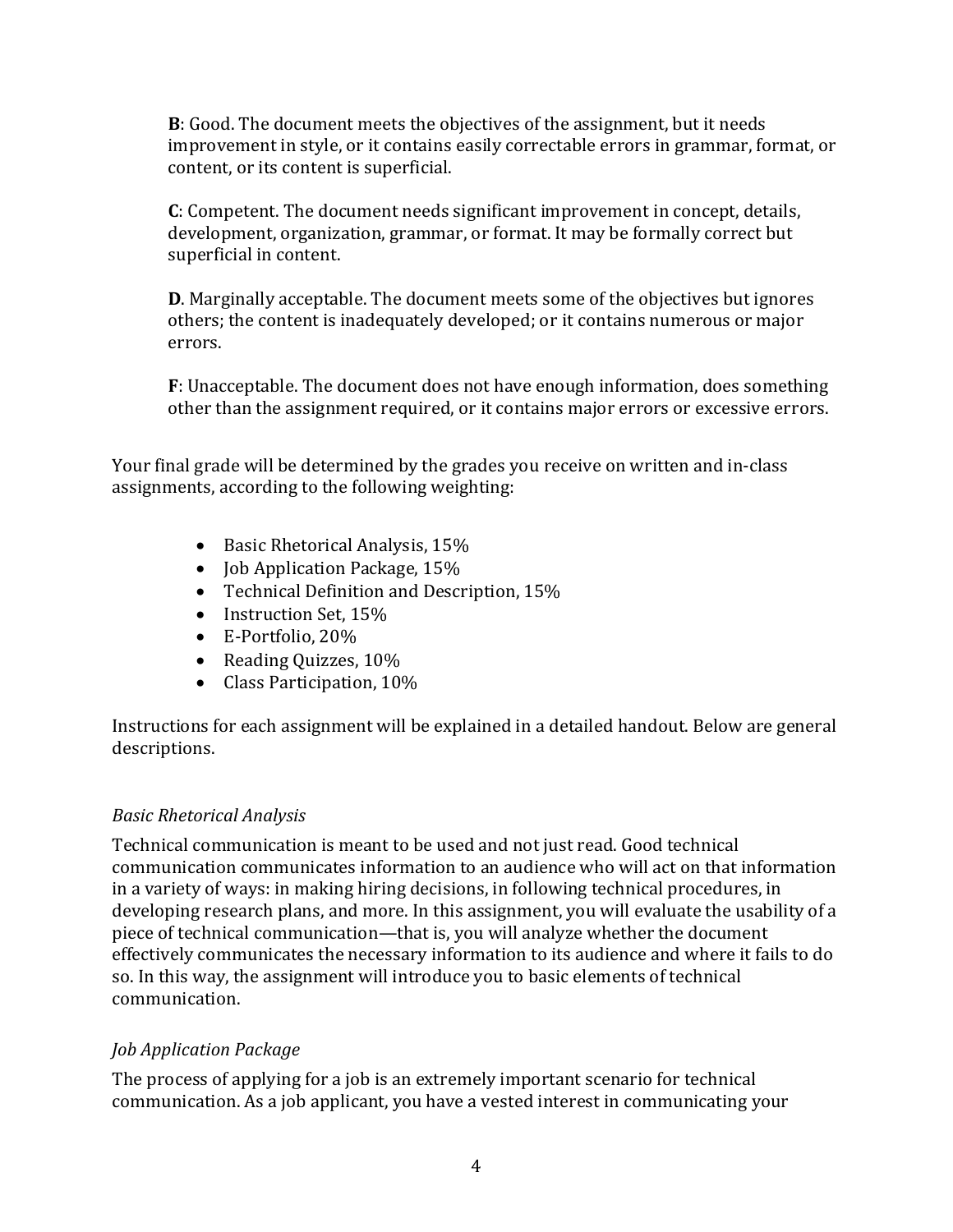suitability for the position with the specific audience making employment decisions. This assignment will ask you to create resumes and application documents attuned to the rhetorical situations of two actual job offerings in your field. You will also discuss your writing and communication decisions in a reflective memo.

# *Technical Definition and Description*

Engineers and scientists are often required to describe a technical object, concept, or process to someone who has little knowledge or experience with the subject at hand. For example, an engineering firm might write a proposal to bid on a contract to develop a helicopter for the Defense Department; one section of the proposal would be a detailed description of the product the company proposes to develop. Technical descriptions are used before products and processes are developed (as part of proposals and planning documents), during development (in progress reports, for instance), and afterwards (as part of marketing and promotional literature and technical support documents). You will write a technical definition for an object, concept, or process in your field.

# *Instruction Set*

Instruction sets are common technical documents for many disciplines and occupations. Employees read instructions to learn how to assemble a product or complete a procedure. Supervisors write out company policies that oftentimes serve as instruction sets. Customers read instructions for using a product. You will develop a set of instructions advising users to perform a specific task.

# *E-Portfolio*

Electronic portfolios are an increasingly common vehicle for developing a professional online identity. Professionals are beginning to create them and employers are beginning to expect them. Employers are interested in e-portfolios for a variety of reasons: they provide multiple writing samples, display skills with computers and new media, and require reflection and meta-knowledge. Professionals like e-portfolios because they help them keep track of their projects and accomplishments. As a final course assignment, you will design an e-portfolio using the Penn State WordPress environment. The portfolio will include work from this course and from others. You will create your e-portfolio for an audience of potential employers.

# *Plagiarism (Cheating)*

Penn State defines academic integrity as the pursuit of scholarly activity in an open, honest and responsible manner. All students should act with personal integrity, respect other students' dignity, rights and property, and help create and maintain an environment in which all can succeed through the fruits of their efforts (Faculty Senate Policy 49-20). Dishonesty of any kind will not be tolerated in this course. Dishonesty includes, but is not limited to, cheating, plagiarizing, fabricating information or citations, facilitating acts of academic dishonesty by others, having unauthorized possession of examinations,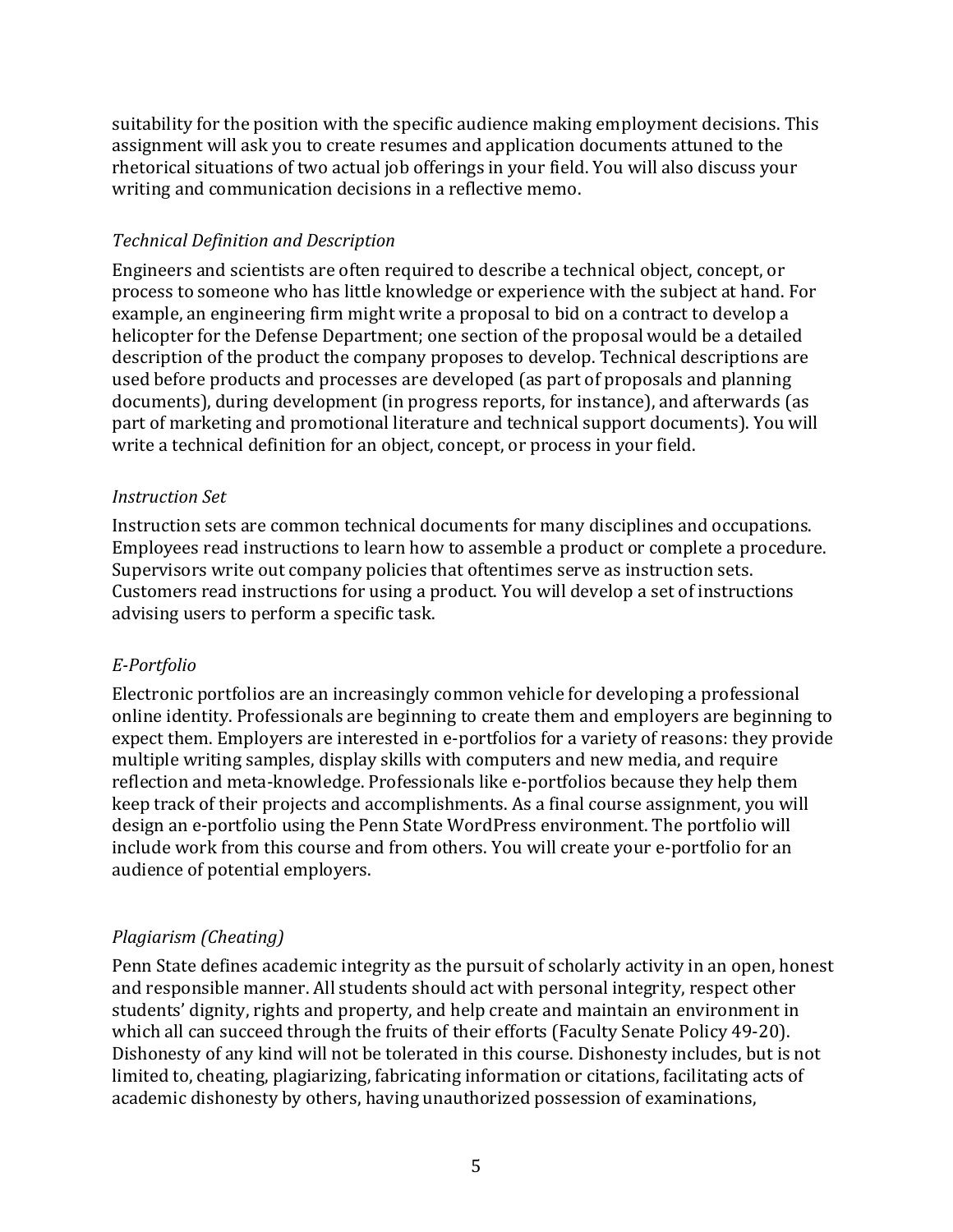submitting work of another person or work previously used without informing the instructor, or tampering with the academic work of other students. Students who are found to be dishonest will receive academic sanctions and will be reported to the University's Judicial Affairs office for possible further disciplinary sanction.

Talking over your ideas and getting comments on your writing from friends are NOT plagiarism. Taking someone else's published or unpublished words and calling them your own IS plagiarism: a synonym is academic dishonesty. When plagiarism amounts to an attempt to deceive, it has dire consequences, as spelled out in the English department regulations.

\* \* \*

The Pennsylvania State University encourages qualified people with disabilities to participate in its programs and activities and is committed to the policy that all people shall have equal access to programs, facilities, and admissions without regard to personal characteristics not related to ability, performance, or qualifications as determined by University policy or by state or federal authorities. If you anticipate needing any type of accommodation in this course or have questions about physical access, please tell me as soon as possible.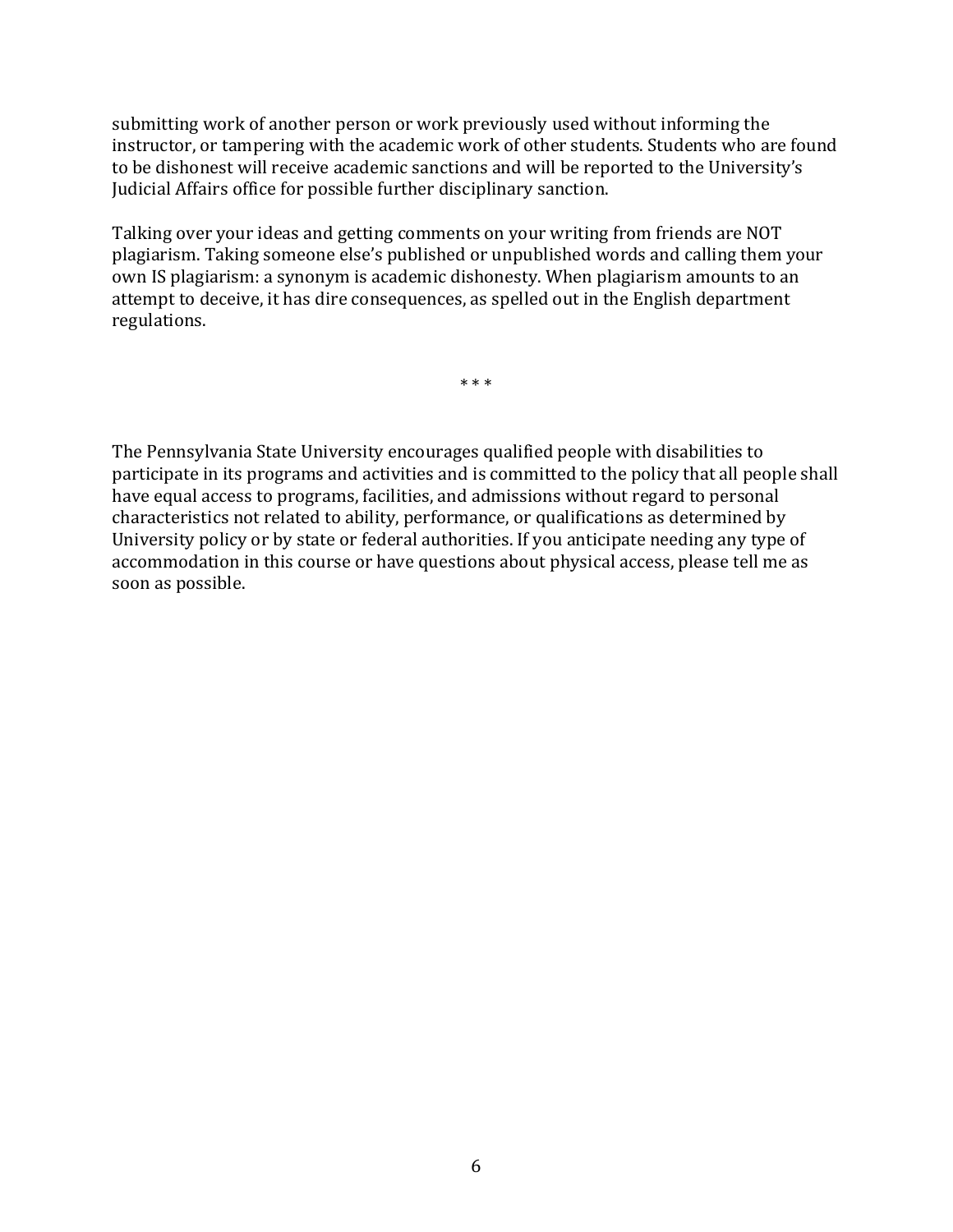# **Course Schedule**

## **Week 1**

|          |   | <b>Topic</b>                                 | Due                  |
|----------|---|----------------------------------------------|----------------------|
| 1/13     | M | Course introduction.                         | In-class activities. |
| 1/15     | W | Defining technical<br>communication.         | Read Chapter 1.      |
| $1/17$ F |   | Assignment #1: Basic Rhetorical<br>Analysis. | In-class activities. |

## **Week 2**

|      |          | <b>Topic</b>              | Due                                 |
|------|----------|---------------------------|-------------------------------------|
| 1/20 | M        | MLK Day. No Class.        |                                     |
| 1/22 | W        | The rhetorical situation. | Read Chapter 5.                     |
| 1/24 | <b>F</b> | Looking at drafts.        | Draft of Basic Rhetorical Analysis. |

## **Week 3**

|      |   | <b>Topic</b>              | Due                                   |
|------|---|---------------------------|---------------------------------------|
|      | M | The rhetorical situation. | In-class activities.                  |
| 1/29 | W | Understanding the writing | Read Chapter 3.                       |
|      |   | process.                  |                                       |
| 1/31 |   | Understanding the writing | <b>Basic Rhetorical Analysis due.</b> |
|      |   | process.                  |                                       |

## **Week 4**

|     |   | <b>Topic</b>                   | <b>Due</b>                  |
|-----|---|--------------------------------|-----------------------------|
| 2/3 | M | Assignment #2: Job Application | In-class activities.        |
|     |   | Package.                       |                             |
| 2/5 | W | Researching jobs.              | Read Chapter 15.            |
|     | F | Writing resumes.               | Bring job ads for approval. |

#### **Week 5**

|      |   | <b>Topic</b>                | Due                     |
|------|---|-----------------------------|-------------------------|
| 2/10 | M | Looking at drafts.          | Drafts of both resumes. |
| 2/12 | W | Communicating persuasively. | Read Chapter 8.         |
| 2/14 |   | Writing cover letters.      | Read Chapter 7.         |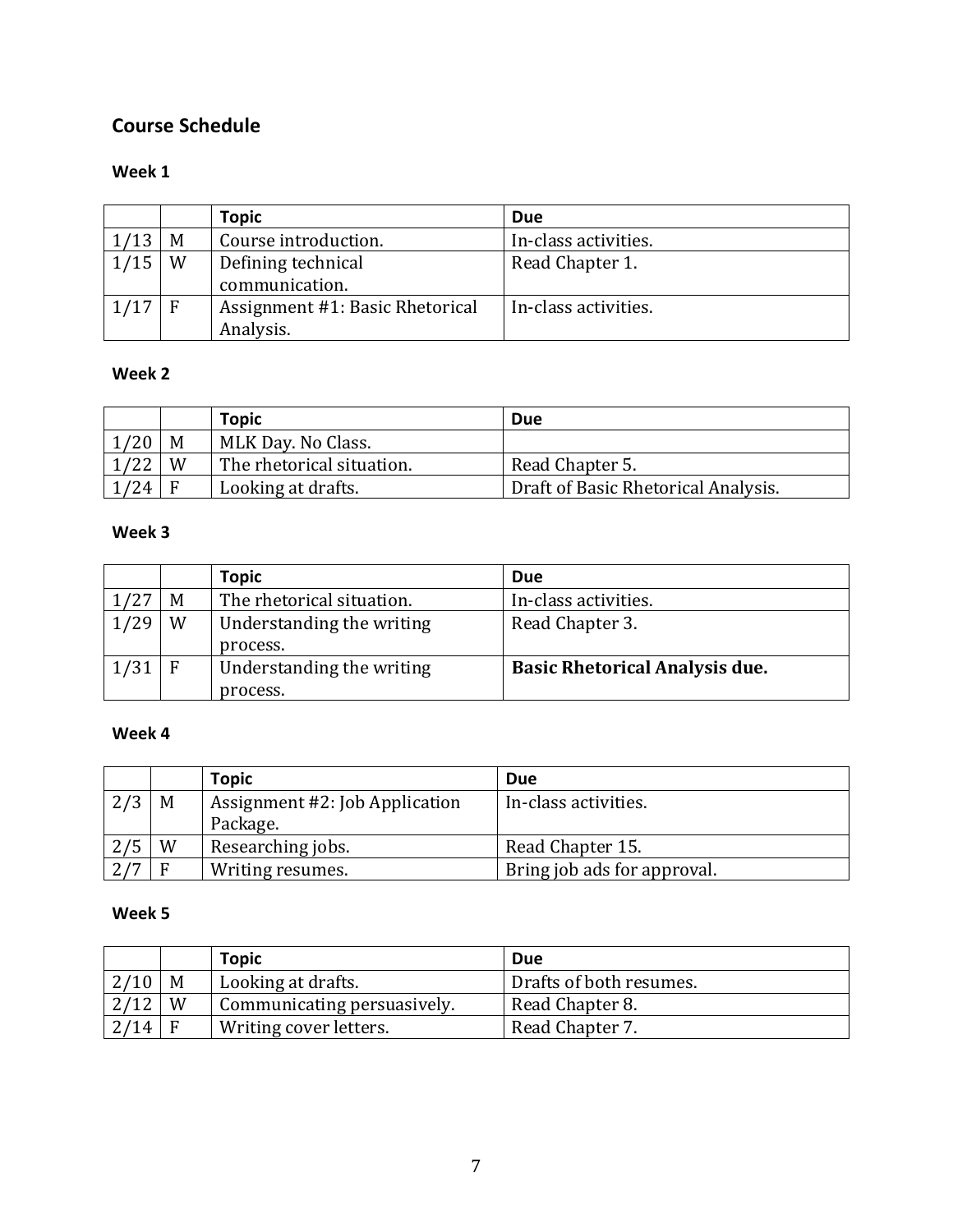# **Week 6**

|      |   | <b>Topic</b>                 | <b>Due</b>                    |
|------|---|------------------------------|-------------------------------|
| 2/17 | M | Looking at drafts.           | Drafts of both cover letters. |
| 2/19 | W | Writing effective sentences. | Read chapter 10.              |
|      |   | Looking at drafts.           | Draft of cover memo.          |

#### **Week 7**

|      |   | Topic                    | <b>Due</b>                          |
|------|---|--------------------------|-------------------------------------|
| 2/24 | M | Assignment #3: Technical | <b>Job Application Package due.</b> |
|      |   | Definition/Description.  |                                     |
| 2/26 | W | Writing definitions and  | Read Chapter 20 (through page 551). |
|      |   | descriptions.            |                                     |
| 2/28 | F | Writing definitions and  | In-class activities.                |
|      |   | descriptions.            |                                     |

# **Week 8**

|     |   | <b>Topic</b>                | <b>Due</b>              |
|-----|---|-----------------------------|-------------------------|
| 3/2 | M | Emphasizing Important Info. | Read Chapter 9.         |
| 3/4 | W | Emphasizing Important Info. | In-class activities.    |
| 3/6 | F | Looking at drafts.          | Draft of Technical      |
|     |   |                             | Definition/Description. |

## **Week 9**

|      |   | <b>Topic</b>             | Due |
|------|---|--------------------------|-----|
| 3/9  | M | ' Spring Break. No Class |     |
|      | W | Spring Break. No Class   |     |
| 3/13 |   | Spring Break. No Class   |     |

# **Week 10**

|      |   | <b>Topic</b>                    | Due                                          |
|------|---|---------------------------------|----------------------------------------------|
| 3/16 | M | Catch-up Day                    |                                              |
| 3/18 | W | Assignment #4: Instruction Set. | Read Chapter 20 (page 551 to end).           |
| 3/20 |   | Writing instructions.           | <b>Technical Definition/Description due.</b> |

# **Week 11**

|                    |   | <b>Topic</b>                      | Due                                 |
|--------------------|---|-----------------------------------|-------------------------------------|
| $3/23$   M         |   | Designing documents.              | Read Chapter 11 (through page 280). |
| $\vert 3/25 \vert$ | W | <sup>1</sup> Designing documents. | In-class activities.                |